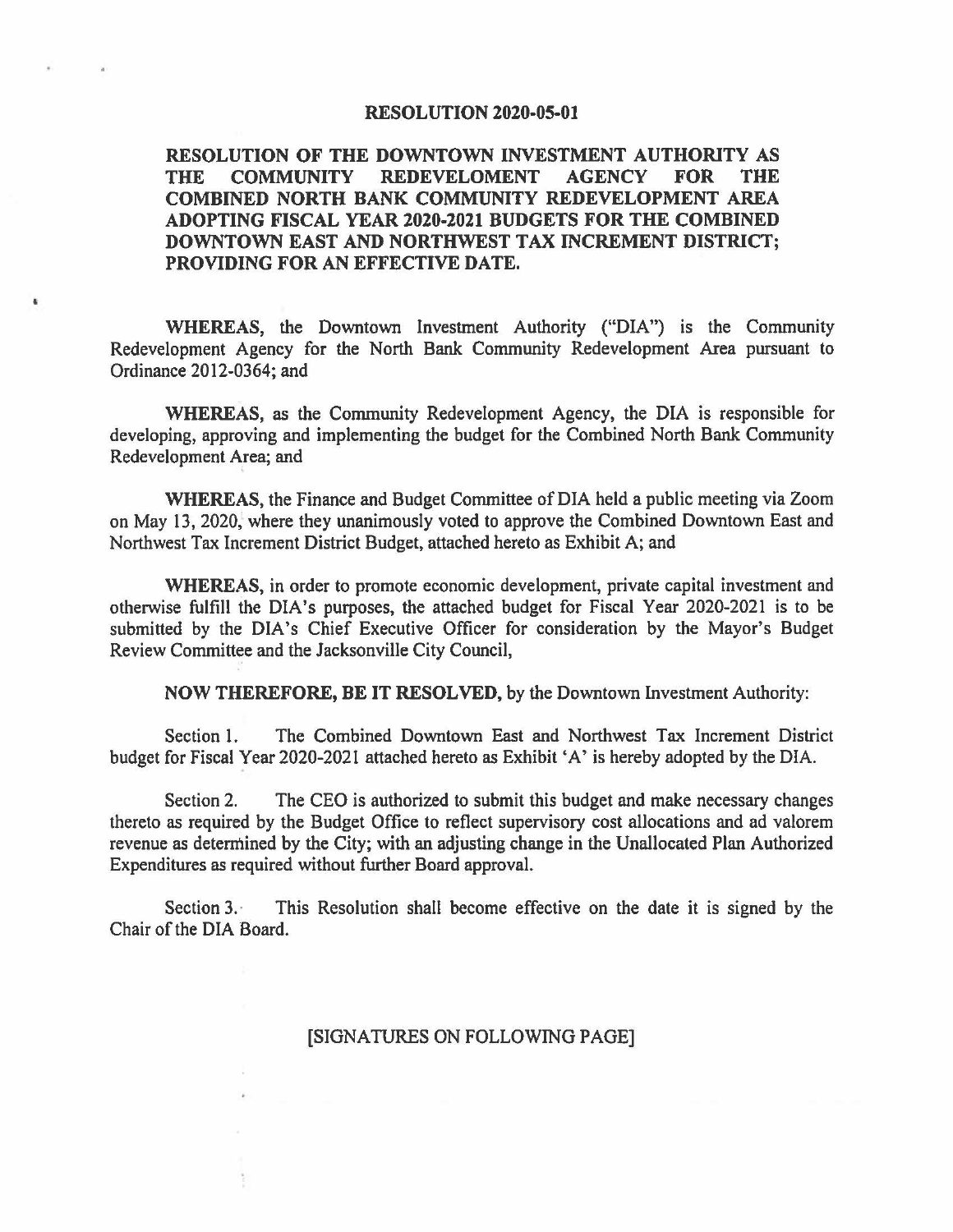**RESOLUTION 2020-05-01** PAGE 2 OF 2

WITNESS:

# DOWNTOWN INVESTMENT AUTHORITY

 $#11$ 

 $\sim 1.5$ 

Craig Gibbs, Chairman

 $05 - 26 - 20$ 

Date

VOTE: In Favor: 9 Opposed: 0 Abstained: 0